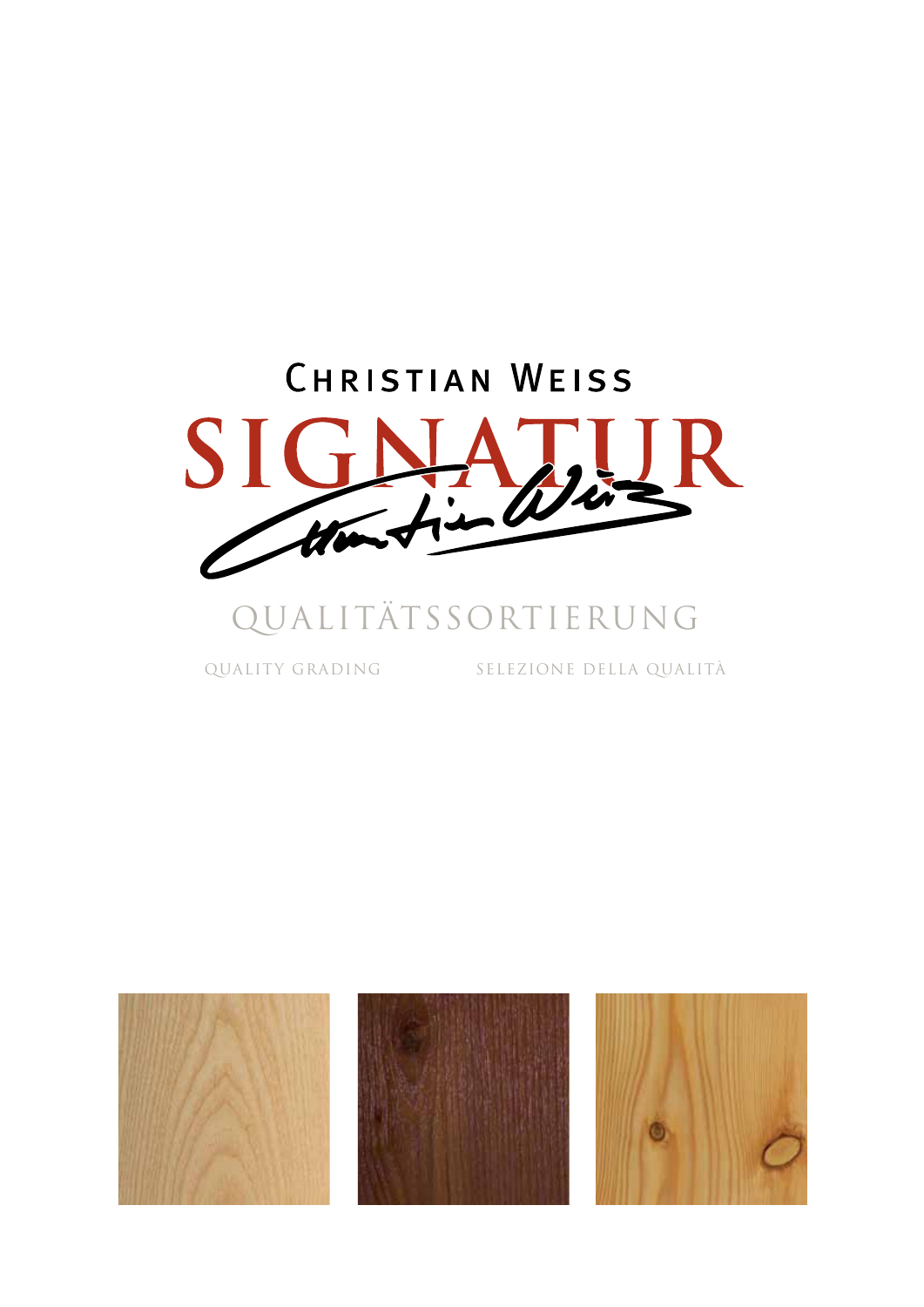# **Allgemeine Information**

**General instructions / Indicazioni generali**

# **DEUTSCH**

**Es gelten unsere allgemeinen Geschäftsbedingungen (siehe Preisliste).**

# **Vor der Verlegung zu beachten:**

\* Das Gebäude muss trocken und frei von Restfeuchte sein.

\* Die Außentüren und Fenster des Gebäudes müssen eingebaut sein und die Heizung sollte auf Normalbetrieb laufen.

\* Die Raumtemperatur sollte 20 bis 22° C betragen und die Luftfeuchtigkeit zwischen 45% und 65% sein.

\* Der gesamte Boden ist mit einem Abstand von 15 mm zu den Wänden, Rohrdurchführungen usw. zu verlegen.

\* Verlegung: Vollflächig verklebt oder auf Polsterhölzer mit verdeckter Schraubung

#### **Technische Beschreibung Massivdiele Signatur:**

Massivdiele in fallenden Längen und Breiten, Maße entsprechend der Preisliste!

# Normenbezug:

EN13629 – Hartholz, EN13990 – Nadelholz Die Sortierung erfolgt in freien Klassen. Bei der Klassifizierung der Astgröße wurde das allgemeine Verfahren angewendet (gemäß EN 1310).

Alle Merkmale auf der Rückseite und den Seitenflächen ohne Einschränkung hinsichtlich Größe oder Menge zulässig, sofern sie die Festigkeit oder Haltbarkeit des Holzfußbodens nicht beeinträchtigen.

Trotz gewissenhafter Sortierung können in einer Sortierklasse bis zu 5% an Elementen einer anderen Sortierklasse enthalten sein. Farb- und Strukturunterschiede im Holz sind kein Reklamationsgrund.

Holztypische Merkmale wie z.B. Äste, Risse, Harzgallen, die bei einem Edelholzboden nicht völlig ausgeschlossen werden können – vielleicht auch gar nicht sollten, sind in der vom Verleger einzukalkulierenden Verschnittmenge von 5–10% zu berücksichtigen. Deshalb ist eine Mehrlieferung von bis zu 5% der Menge zulässig.

- \* Längsseitig Nut und Feder, Stirnseitig gekappt
- \* Federlänge 10 mm, Nuttiefe 12 mm
- \* Kanten leicht gefast
- \* Oberfläche gekittet, mit 150er Körnung geschliffen
- \* Rückseite mit Entspannungsnuten
- \* Holzfeuchte bei Auslieferung: 9% +/-2%

Stand 05/2014

# **ENGLISH**

**The general terms and conditions apply for the delivery (price list).**

# **Please consider the following points before the laying:**

\* The building has to be dry, the residual humidity must be according to the guidelines

\* The doors and windows have to have been already inserted and the heating system has to be in functioning order and turned on.

\* The room temperature should be 20 to 22° C and the relative atmospheric humidity should be between 45% and 65%.

\* The whole floor has to be laid in a distance of at least a ½ inch to the walls, to the pipe systems etc. \* Laying: on floor joists with a covered screwing or bonded on the whole surface

# **Technical description solid wood floor board Signatur:**

Solid wood floor board in random length and width, dimensions according to the price list!

#### Norm reference:

EN13629 – Hardwood, EN13990 – Softwood The indicated grading is classification-free. The general method was applied for classification of knot size (as per EN 1310).

All features on the back side and the side surfaces allowed without restriction with regard to size or quantity, provided they do not impact the strength or durability of the wood floor.

In spite of careful sorting, up to 5% of elements of another sorting class may be contained in any particular sorting class. Colour and structural differences in the wood are not grounds for complaint.

Typical wood characteristics like knots, cracks, resin galls, which cannot be totally excluded in real wood floors, must be taken into account by the wood floor layer who has to calculate a waste timber of 5–10%. Excess deliveries up to 5% permitted.

- \* tongue and groove on the long side, butt joint on the short side
- \* length of tongue 0,4", groove 0,42" inch.
- \* edges with a light chamfer
- \* surface puttied, sanded with grain n.150
- \* backside with grooves for reduction of the tension \* humidity of the wood at delivery: 9% +/-2%

Conditions 05/2014

# **ITALIANO**

**Valgono le condizioni generali di contratto (listino prezzi).**

## **Condizioni per la posa:**

\* L'edificio deve essere secco e privo di ogni umidità residua.

\* Le porte esterne e le finestre devono essere già montate e il sistema di riscaldamento deve funzionare normalmente.

\* La temperatura degli interni dovrebbe essere compresa tra i 20° e i 22° C e l'umidità relativa dell'aria tra il 45% e il 65%.

\* L'intero pavimento in legno deve essere posato a una distanza di 15 mm dai muri o dalle condotte ecc. \* Posa: avvitamento nascosto sui listelli del sottosuolo oppure incollatura su tutta la superficie

# **Descrizione tecnica delle tavole in legno massiccio Signatur:**

Tavole in legno massiccio con lunghezza e larghezza cadente, misure secondo il listino prezzi.

### Riferimento alle norme:

EN13629 – Latifoglie, EN13990 – Conifera Gli assortimenti indicati sono privi di classificazione Per la classificazione della dimensione del nodo è stato applicato il metodo generale (ai sensi di EN 1310).

Sono ammesse tutte le caratteristiche del lato posteriore e delle superfici laterali senza limitazione per quanto riguarda dimensioni o quantità, nella misura in cui non pregiudichino la resistenza o la durevolezza del pavimento in legno.

Nonostante la meticolosa qualificazione, una classe di qualità può comprendere fino al 5% di elementi di un'altra classe di qualità. Differenze di colore e struttura nel legno non costituiscono motivo di reclamo.

Caratteristiche tipiche di legno (nodi, fenditure, tasche di resina,...) che non possono essere esclusi in un pavimento di legno pregiato e deve calcolare il 5–10% di tagli di scarto. E' ammessa una consegna di un 5% in più della quantità ordinata.

- \* maschio e femmina sui lati lunghi, lato frontale tagliato
- \* maschio lung. 10 mm, femmina profond. 12 mm
- \* spigoli con micro-smusso
- \* superf. chiusa con stucco, presmerigliata con grana n. 150
- \* sul retro: scanalature per la riduzione della tensione
- \* umidità del legno alla consegna: 9% +/-2%

Validità a 05/2014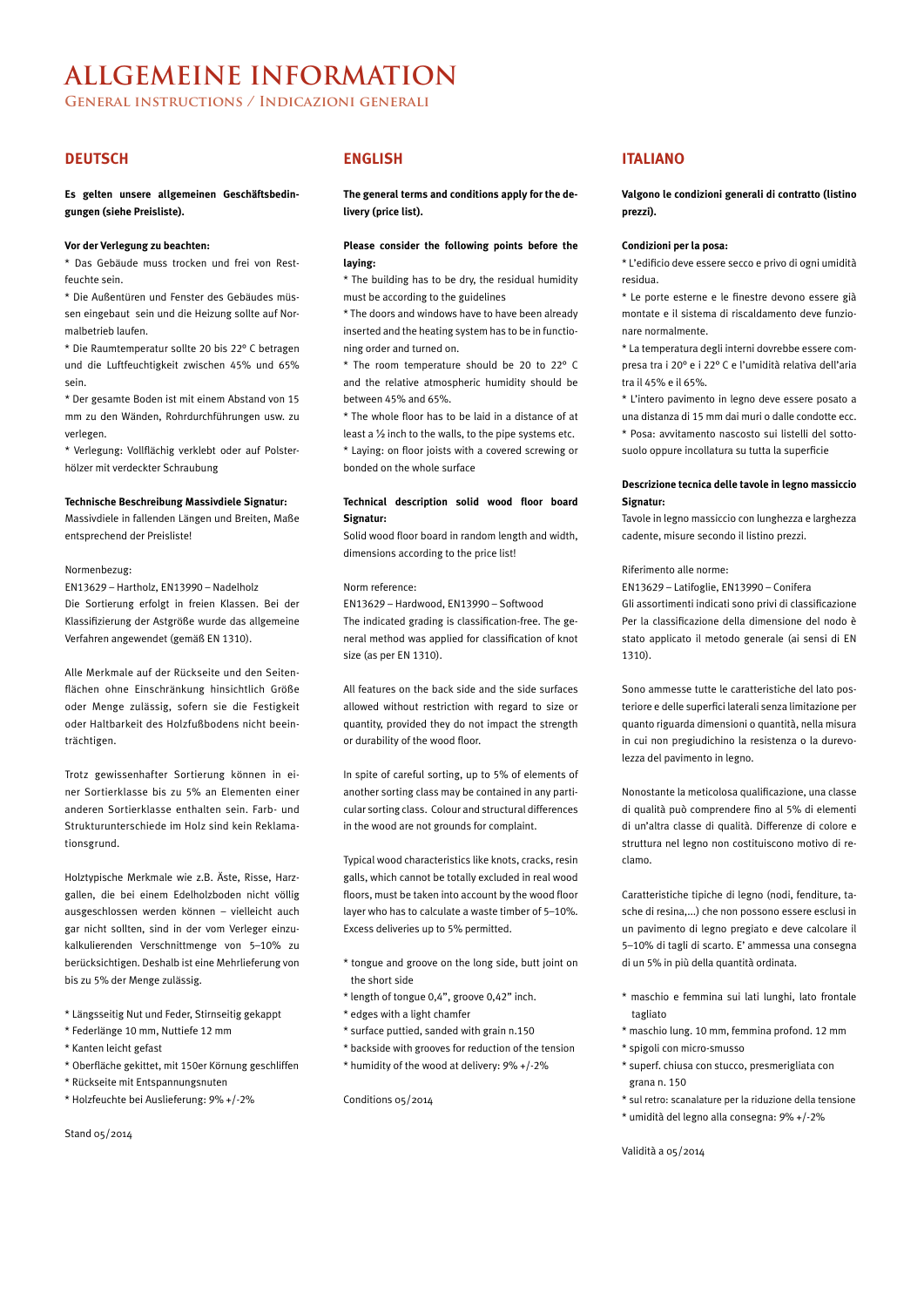# **Ahorn Maple / Acero**

# **Qualitätssortierung**

# **Erlaubt**

- F Gesunde Äste ◆ Eingewachsene Äste
- 
- F Seichte Risse an Oberfläche (bis max. 300 mm Länge, max. 2 mm Breite) Gesunder Splint
- **Rindeneinwuchs**
- Natürliche Farbunterschiede
- Offene Stellen (Holztypische Merkmale überwiegend mit Füllstoff geschlossen)
- $\div$  Kernröhre
- 

# **Geringfügig erlaubt**

◆ Ausgeschlagene Stellen (bis Ø 25 mm, max. 3 Stellen/Brett)

#### **VORKOMMEND**

- **Fndrisse** (Länge bis max. Brettbreite,
- Breite bis max. 3,5 mm )
- F Tiefe Risse an Oberfläche
- (bis max. 300 mm Länge, max. 3,5 mm Breite)

#### **Oberflächenbeschaffenheit** Geschliffen oder strukturiert

**Besonderheiten** F Der Farbkern ist typisch für diese Sortierung

Technische Änderungen vorbehalten!

# **Quality grading**

#### **PERMITTED**

- **← Healthy knots**
- ◆ Ingrown knots
- F Shallow cracks on the surface (up to 300 mm length, max. 2 mm width)
	- Healthy splint
	- $\triangle$  Bark occlusions
	- → Natural colour differences<br>← Open voids (Typical wood Open voids (Typical wood characteristics are
	- usually closed by using an appropriate filler)
	- Core tube

# **Slightly permitted**

 $\triangle$  Defective spots (up to Ø 25 mm, max. 3 spots/board)

#### **Occurrence**

- $\triangle$  End cracks (length max. witdh of the board, width max. 3,5 mm)
- Framman 5,5 mm, (up to 300 mm length, max. 3,5 mm width)
- **Type of surface**
- ◆ Sanded or textured

#### **Special properties**

 $\triangle$  The core colour is typical for this assortment

## Subject to change without prior notice!

# **Akazie gedämpft Acacia steamed / Acacia trattata con vapore**

# **Erlaubt**

- Gesunde Äste F Eingewachsene Äste
- 
- Seichte Risse an Oberfläche (bis max. 400 mm Länge, max. 2 mm Breite) Gesunder Splint
- (bis zu 15% der Sichtfläche)
- Ausgeschlagene Stellen (bis Ø 40 mm, max. 3 Stellen/Laufmeter)
- Rindeneinwuchs
- $\triangleq$  Natürliche Farbunterschiede
- F Offene Stellen (Holztypische Merkmale
- überwiegend mit Füllstoff geschlossen)  $\bigstar$  Kernröhre

#### **Geringfügig erlaubt**

- F Nicht fest verwachsene Äste
- (bis Ø 60 mm, max. 3 Äste/Laufmeter)  $\triangleq$  Fauläste (bis Ø 45 mm, max. 2 Äste/Laufmeter)
- **VORKOMMEND**

# $\triangleleft$  Endrisse

- (Länge bis max. Brettbreite,
- Breite bis max. 3,5 mm ) F Tiefe Risse an Oberfläche
- (bis max. 400 mm Länge, max. 3,5 mm Breite)

#### **Oberflächenbeschaffenheit** Geschliffen oder strukturiert

Technische Änderungen vorbehalten!

# **Quality grading**

# **Permitted**

- $\triangleq$  Healthy knots
- $\triangleq$  Ingrown knots Shallow cracks on the surface
- (up to 400 mm length, max. 2 mm width)  $\bigstar$  Healthy splint<br>(up to 15% on the visible side)
- ← Defective spots
- (up to Ø 40 mm, max. 3 spots/m) Bark occlusions
- ◆ Natural colour differences
- 
- ◆ Open voids (Typical wood characteristics are usually closed by using an appropriate filler)
- $\leftarrow$  Core tube

#### **Slightly permitted**

- ◆ Knots not tightly grown together
- (up to Ø 60 mm, max. 3 knots/m)  $+$  Lazy knots
- (up to  $\emptyset$  45 mm, max. 2 knots/m)

# **Occurrence**

- $\triangle$  End cracks (length max. witdh of the board,
- width max. 3,5 mm) Deep cracks on the surface
- (up to 400 mm length, max. 3,5 mm width)

#### **Type of surface**

◆ Sanded or textured

Subject to change without prior notice!

# **selezione della qualità**

**selezione della qualità**

F Fessurazioni superficiali sulla superficie (fino a 300 mm lungh., max. 2 mm largh.)

◆ Disomogeneità cromatiche naturali<br>◆ Punti aperti (Caratteristiche tipiche Punti aperti (Caratteristiche tipiche di legno sono chiusi principalmente mediante un

(fino a Ø 25 mm, max. 3 punti/tavola)

 $\triangleq$  Fessurazioni profonde sulla superficie (fino a 300 mm lungh., max. 3,5 mm largh.)

F Il durame colorato è tipico di questa

Con riserva di cambiamenti tecnici!

**Ammesso** F Nodi aderenti ◆ Nodi compatti

**Sporadico**

Alburno sano F Inclusione di corteccia

riempitivo adatto) ← Cilindri midollari **Insignificante ammesso** F Punti di rottura

 $\blacklozenge$  Fessurazioni sulla testata (lungh. fino a larghezza della tavola,

largh. max. 3,5 mm)

**Tipo di superficie**  $\triangleq$  Levigata o strutturato

qualificazione

**Particolarità**

#### **Ammesso**

- $\triangleleft$  Nodi aderenti  $\triangleq$  Nodi compatti
- F Fessurazioni superficiali sulla superficie
- (fino a 400 mm lungh., max. 2 mm largh.)  $\triangle$  Alburno sano
- (fino a 15% sul lato visibile)
- $\leftrightarrow$  Punti di rottura
- (fino a  $\emptyset$  40 mm, max, 3 punti/m) Inclusione di corteccia
- Disomogeneità cromatiche naturali
- F Punti aperti (Caratteristiche tipiche di legno sono chiusi principalmente mediante un riempitivo adatto)
- $\triangle$  Cilindri midollari

**Sporadico**

# **Insignificante ammesso**

◆ Nodi non aderenti<br>(fino a Ø 60 mm, max. 3 nodi/m)

 $\triangleq$  Fessurazioni sulla testata

largh. max. 3,5 mm)

**Tipo di superficie**  $\triangle$  Levigata o strutturato

F Nodi affetti da carie (fino a Ø 45 mm, max. 2 nodi/m)

(lungh. fino a larghezza della tavola,

F Fessurazioni profonde sulla superficie (fino a 400 mm lungh., max. 3,5 mm largh.)

Con riserva di cambiamenti tecnici!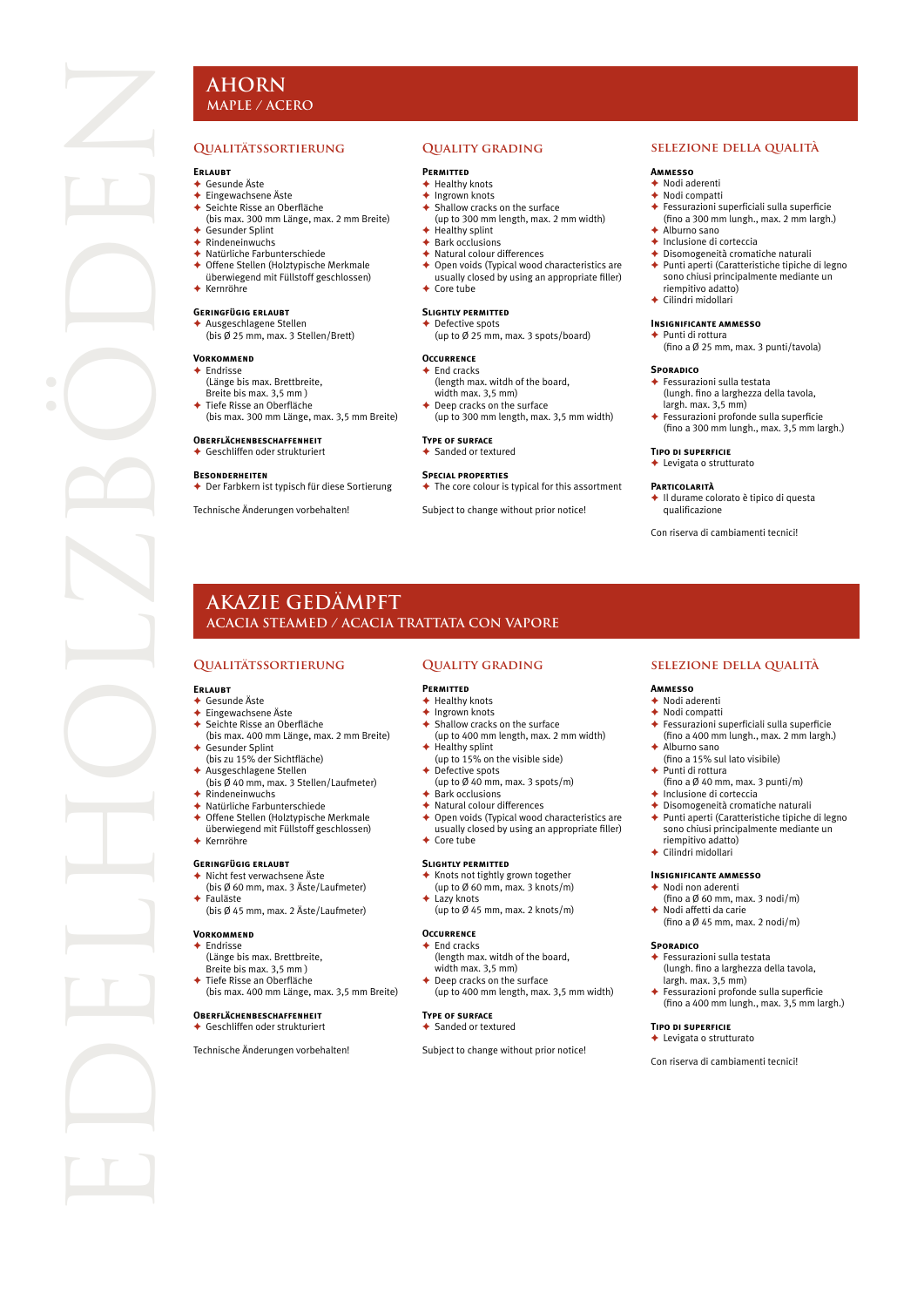# **Eiche Europäisch europ. OAk / Rovere Europ.**

# **Erlaubt**

- mon.<br>Gesunde Äste + Eingewachsene Äste
- Seichte Risse an Oberfläche
- (bis max. 400 mm Länge, max. 2 mm Breite) Gesunder Splint
- (bis zu 15% der Sichtfläche)  $\blacklozenge$  Ausgeschlagene Stellen
- (bis Ø 40 mm, max. 3 Stellen/Laufmeter)
- **Rindeneinwuchs**  $\triangle$  Natürliche Farbunterschiede
- F Offene Stellen (Holztypische Merkmale
- überwiegend mit Füllstoff geschlossen)
- $\triangleq$  Kernröhre

# **Geringfügig erlaubt**

- F Nicht fest verwachsene Äste (bis Ø 60 mm, max. 3 Äste/Laufmeter)
- Fauläste (bis Ø 45 mm, max. 2 Äste/Laufmeter)

# **Vorkommend**

- $\triangleleft$  Endrisse (Länge bis max. Brettbreite,
- Breite bis max. 3,5 mm ) F Tiefe Risse an Oberfläche
- (bis max. 400 mm Länge, max. 3,5 mm Breite)

#### **Oberflächenbeschaffenheit** F Geschliffen oder strukturiert

Technische Änderungen vorbehalten!

# **Quality grading**

# **PERMITTED**

- F Healthy knots
- $\triangleq$  Ingrown knots
- $\blacklozenge$  Shallow cracks on the surface (up to 400 mm length, max. 2 mm width) Healthy splint
- (up to 15% on the visible side)
- $\triangle$  Defective spots (up to  $\emptyset$  40 mm, max. 3 spots/m)
- Bark occlusions
- $\bigstar$  Natural colour differences<br> $\bigstar$  Open voids (Typical wood
- F Open voids (Typical wood characteristics are usually closed by using an appropriate filler)
- $\triangle$  Core tube

# **Slightly permitted**

- ◆ Knots not tightly grown together<br>(up to Ø 60 mm, max. 3 knots/m)
	- Lazy knots (up to Ø 45 mm, max. 2 knots/m)

#### **Occurrence**  $\triangleq$  End cracks

- (length max. witdh of the board, width max. 3,5 mm)
- $\blacklozenge$  Deep cracks on the surface
- (up to 400 mm length, max. 3,5 mm width)
- **Type of surface**  $\triangleleft$  Sanded or textured

Subject to change without prior notice!

# **selezione della qualità**

### **Ammesso**

- ◆ Nodi aderenti<br>◆ Nodi compatt
- $\bigstar$  Nodi compatti Fessurazioni superficiali sulla superficie
- (fino a 400 mm lungh., max. 2 mm largh.)
- Alburno sano (fino a 15% sul lato visibile)
- ◆ Punti di rottura
- $(mn)$  and  $\emptyset$  40 mm, max. 3 punti/m) Inclusione di corteccia
- 
- ◆ Disomogeneità cromatiche naturali<br>◆ Punti aperti (Caratteristiche tipiche di legno sono chiusi principalmente mediante un riempitivo adatto)
- $\triangleq$  Cilindri midollari

#### **Insignificante ammesso**

- $\triangleleft$  Nodi non aderenti
- (fino a Ø 60 mm, max. 3 nodi/m) ◆ Nodi affetti da carie
- (fino a Ø 45 mm, max. 2 nodi/m)

## **SPORADICO**

- $\triangleq$  Fessurazioni sulla testata (lungh. fino a larghezza della tavola, largh. max. 3,5 mm) F Fessurazioni profonde sulla superficie
- (fino a 400 mm lungh., max. 3,5 mm largh.)

#### **Tipo di superficie**

**Ammesso**  $\triangleleft$  Nodi aderenti Nodi compatti

Alburno sano + Punti di rottura

riempitivo adatto)  $\triangleq$  Cilindri midollari **Insignificante ammesso**  $\triangleleft$  Nodi non aderenti

 $\triangle$  Fessurazioni sulla testata

largh. max. 3,5 mm)

 $\triangleleft$  Marcatura dei listelli **Tipo di superficie**  $\triangleq$  Levigata o strutturato

**SPORADICO** 

 $\triangle$  Levigata o strutturato

Con riserva di cambiamenti tecnici!

**selezione della qualità**

 $\triangleq$  Fessurazioni superficiali sulla superficie (fino a 400 mm lungh., max. 2 mm largh.)

(fino a Ø 40 mm, max. 3 punti/m) Inclusione di corteccia Disomogeneità cromatiche naturali  $\blacklozenge$  Punti aperti (Caratteristiche tipiche di legno sono chiusi principalmente mediante un

(fino a Ø 60 mm, max. 3 nodi/m) Nodi affetti da carie (fino a Ø 45 mm, max. 2 nodi/m)

(lungh. fino a larghezza della tavola,

F Fessurazioni profonde sulla superficie (fino a 400 mm lungh., max. 3,5 mm largh.)

Con riserva di cambiamenti tecnici!

# **Esche europäisch europ. ASH / FRASSINO Europ.**

# **Qualitätssortierung**

# **Erlaubt**

- Gesunde Äste
- Eingewachsene Äste Seichte Risse an Oberfläche
- (bis max. 400 mm Länge, max. 2 mm Breite)
- Gesunder Splint
- $\triangle$  Ausgeschlagene Stellen
- (bis Ø 40 mm, max. 3 Stellen/Laufmeter) Rindeneinwuchs
- 
- F Natürliche Farbunterschiede F Offene Stellen (Holztypische Merkmale überwiegend mit Füllstoff geschlossen)  $\div$  Kernröhre

#### **Geringfügig erlaubt**

F Nicht fest verwachsene Äste (bis Ø 60 mm, max. 3 Äste/Laufmeter)

#### $\overline{\phantom{a}}$  Fauläste

(bis Ø 45 mm, max. 2 Äste/Laufmeter)

# **Vorkommend**

- $\triangleleft$  Endrisse (Länge bis max. Brettbreite,
- Breite bis max. 3,5 mm )
- ◆ Tiefe Risse an Oberfläche
- (bis max. 400 mm Länge, max. 3,5 mm Breite) ◆ Stapellattenmarkierung

#### O**RERFIÄCHENBESCHAFFENHEIT**  $\leftarrow$  Geschliffen oder strukturiert

Technische Änderungen vorbehalten!

# **Quality grading**

- **Permitted**
- $\triangleq$  Healthy knots
- Ingrown knots  $\blacklozenge$  Shallow cracks on the surface
- (up to 400 mm length, max. 2 mm width)
- Healthy splint
- 
- ◆ Defective spots<br>(up to Ø 40 mm, max. 3 spots/m)
- Bark occlusions
- $\triangleleft$  Natural colour differences  $\triangle$  Open voids (Typical wood characteristics are
- usually closed by using an appropriate filler)
- $\leftarrow$  Core tube

**Occurrence**  $\triangle$  End cracks

# **Slightly permitted**

- ◆ Knots not tightly grown together<br>(up to Ø 60 mm, max. 3 knots/m)
- Lazy knots (up to Ø 45 mm, max. 2 knots/m)

(length max. witdh of the board, width max. 3,5 mm) Deep cracks on the surface

Subject to change without prior notice!

← Pallet stacking marks **Type of surface** ◆ Sanded or textured

(up to 400 mm length, max. 3,5 mm width)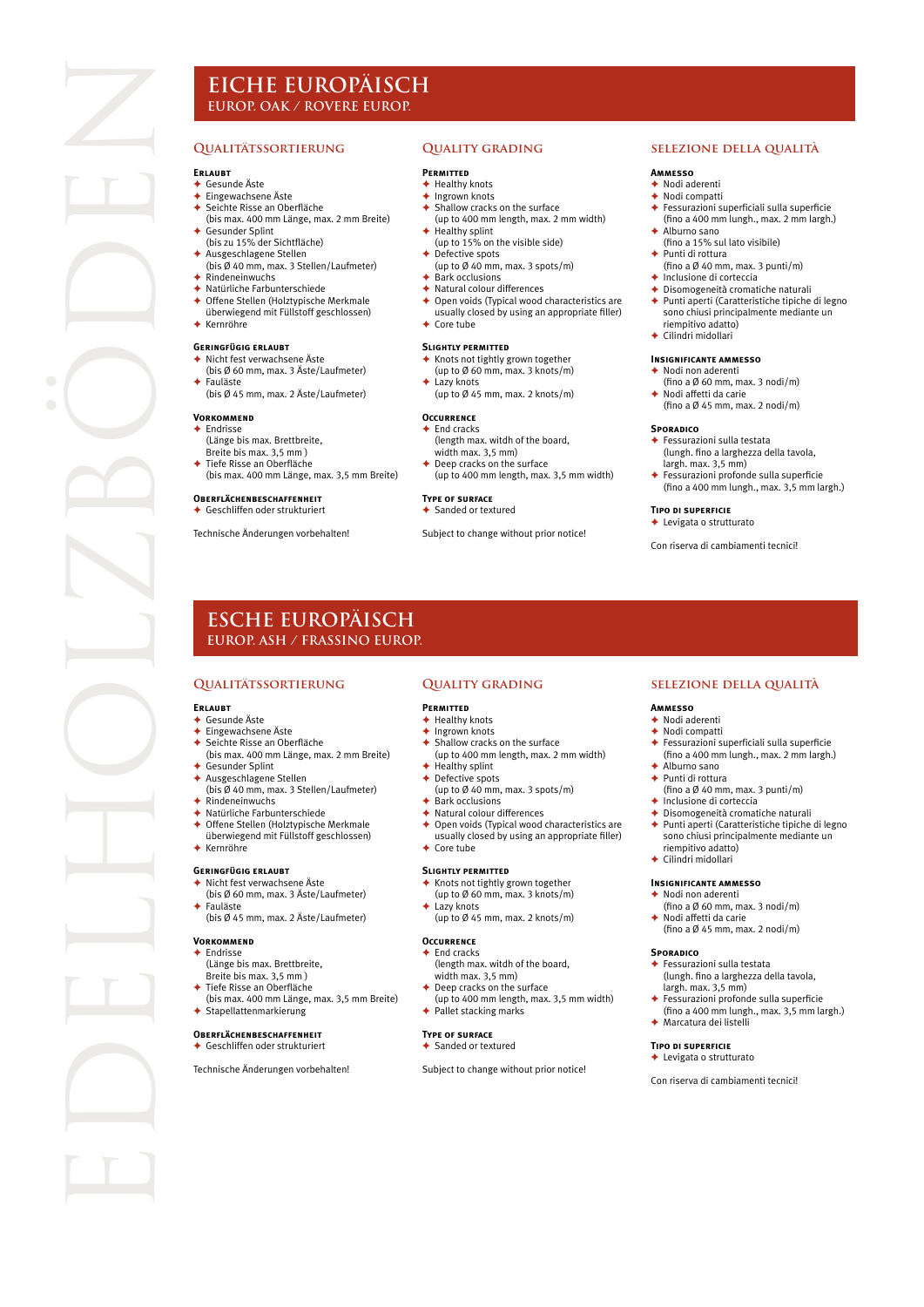# **Esche europäisch oliv EUROP. ASH "BROWN CORE" / FRASSINO EUROP. "OLIV"**

#### **ERLAUBT** F Gesunde Äste

- ◆ Eingewachsene Äste
- Seichte Risse an Oberfläche
- (bis max. 400 mm Länge, max. 2 mm Breite) Gesunder Splint
- Ausgeschlagene Stellen
- (bis Ø 40 mm, max. 3 Stellen/Laufmeter) Rindeneinwuchs
- ◆ Natürliche Farbunterschiede
- ◆ Offene Stellen (Holztypische Merkmale überwiegend mit Füllstoff geschlossen)
- 
- $*$  Kernröhre

# **Geringfügig erlaubt**

- ◆ Nicht fest verwachsene Äste (bis Ø 60 mm, max. 3 Äste/Laufmeter)  $\triangle$  Fauläste
- (bis Ø 45 mm, max. 2 Äste/Laufmeter)

#### **VORKOMMEND**

- Endrisse (Länge bis max. Brettbreite,
- Breite bis max. 3,5 mm )
- F Tiefe Risse an Oberfläche (bis max. 400 mm Länge, max. 3,5 mm Breite)
- $\triangle$  Stanellattenmarkierung
- **Oberflächenbeschaffenheit**
- F Geschliffen oder strukturiert

#### **Besonderheiten**

F Der Farbkern ist typisch für diese Sortierung

Technische Änderungen vorbehalten!

# **Quality grading**

### **Permitted**

- ◆ Healthy knots<br>◆ Ingrown knots
- $\triangleleft$  Shallow cracks on the surface
- (up to 400 mm length, max. 2 mm width) Healthy splint
- Defective spots
- (up to  $\emptyset$  40 mm, max. 3 spots/m)<br>  $\leftarrow$  Bark occlusions
- 
- Natural colour differences
- F Open voids (Typical wood characteristics are usually closed by using an appropriate filler)
- Core tube

#### **Slightly permitted**

- ◆ Knots not tightly grown together (up to Ø 60 mm, max. 3 knots/m)
- $\triangle$  Lazy knots
	- (up to  $\emptyset$  45 mm, max. 2 knots/m)

# **Occurrence**

- End cracks (length max. witdh of the board,
	- width max. 3,5 mm) Deep cracks on the surface
	- (up to 400 mm length, max. 3,5 mm width)
- $\leftarrow$  Pallet stacking marks
- **Type of surface**
- $\triangle$  Sanded or textured

#### **Special properties**

 $\triangle$  The core colour is typical for this assortment

Subject to change without prior notice!

# **selezione della qualità**

#### **Ammesso**

- $\triangleleft$  Nodi aderenti
- $\bigstar$  Nodi compatti Fessurazioni superficiali sulla superficie
- (fino a 400 mm lungh., max. 2 mm largh.) Alburno sano
- Punti di rottura
- (fino a  $\emptyset$  40 mm, max, 3 punti/m)
- Inclusione di corteccia
- Disomogeneità cromatiche naturali F Punti aperti (Caratteristiche tipiche di legno sono chiusi principalmente mediante un
- riempitivo adatto)
- $\triangle$  Cilindri midollari

# **Insignificante ammesso**

- $\triangle$  Nodi non aderenti (fino a  $\emptyset$  60 mm, max. 3 nodi/m)
- ◆ Nodi affetti da carie
- (fino a Ø 45 mm, max. 2 nodi/m)

# **Sporadico**

- $\triangleq$  Fessurazioni sulla testata (lungh. fino a larghezza della tavola, largh. max. 3,5 mm)
- F Fessurazioni profonde sulla superficie (fino a 400 mm lungh., max. 3,5 mm largh.) <del>■ Marcatura dei</del> listelli

#### **Tipo di superficie**

 $\triangle$  Levigata o strutturato

#### **Particolarità**

**Ammesso** ◆ Nodi aderenti ◆ Nodi compatti

F Punti di rottura Inclusione di corteccia Disomogeneità cromatiche naturali F Punti aperti (Caratteristiche tipiche di legno sono chiusi principalmente mediante un

riempitivo adatto) F Cilindri midollari  $\triangleq$  Legno di compressione **Insignificante ammesso**  $\triangle$  Tasche di resina

max. 1-2 parte/m)

largh. max. 3,5 mm)

**Tipo di superficie**  $\triangleq$  Levigata o strutturato Con riserva di cambiamenti tecnici!

**Sporadico**

·······················<br>♦ Il durame colorato è tipico di questa qualificazione

**selezione della qualità**

→ Nodi non aderenti (fino a Ø 65 mm)<br>← Fessurazioni superficiali sulla super F Fessurazioni superficiali sulla superficie (fino a 300 mm lungh., max. 2 mm largh.)

(fino a 80 mm lungh., max. 6 mm largh.,

F Fessurazioni sulla testata (lungh. fino a larghezza della tavola,

 $\blacklozenge$  Fessurazioni profonde sulla superficie (fino a 300 mm lungh., max. 3,5 mm largh.)

Con riserva di cambiamenti tecnici!

# **fichte, tanne Spruce, Fir / Abete rosso, Abete bianco**

# **Qualitätssortierung**

- **Erlaubt**
- Gesunde Äste
- Eingewachsene Äste F Nicht fest verwachsene Äste (bis Ø 65 mm)
- Seichte Risse an Oberfläche
- (bis max. 300 mm Länge, max. 2 mm Breite) Ausgeschlagene Stellen
- Rindeneinwuchs
- 
- Natürliche Farbunterschiede ◆ Offene Stellen (Holztypische Merkmale überwiegend mit Füllstoff geschlossen)
- Kernröhre
- $\triangleq$  Buchs (Druckholz)

# **Geringfügig erlaubt**

 $\blacklozenge$  Harzgallen (bis max. 80 mm Länge, max. 6 mm Breite, max. 1-2 Stück/Laufmeter)

# **Vorkommend**

- ← Endrisse (Länge bis max. Brettbreite,
- Breite bis max. 3,5 mm )
- Tiefe Risse an Oberfläche
- (bis max. 300 mm Länge, max. 3,5 mm Breite)

**Oberflächenbeschaffenheit** F Geschliffen oder strukturiert

Technische Änderungen vorbehalten!

# **Quality grading**

# **Permitted**

← Healthy knots

 $f$  Core tube

**Occurrence**  $\triangle$  End cracks

**Type of surface**  $\triangle$  Sanded or textured

Defective spots Bark occlusions  $\overline{\phantom{a}}$  Natural colour differences<br> $\overline{\phantom{a}}$  Open voids (Typical wood

- Ingrown knots
- ◆ Knots not tightly grown together<br>(up to Ø 65 mm) Shallow cracks on the surface

◆ Box tree (pressure wood) **Slightly permitted**  $\triangle$  Resin galls

max. 1-2 marks/m)

(up to 300 mm length, max. 2 mm width)

F Open voids (Typical wood characteristics are usually closed by using an appropriate filler)

(up to 80 mm length, max. 6 mm width,

(up to 300 mm length, max. 3,5 mm width)

(length max. witdh of the board, width max. 3,5 mm)  $\triangleq$  Deep cracks on the surface

Subject to change without prior notice!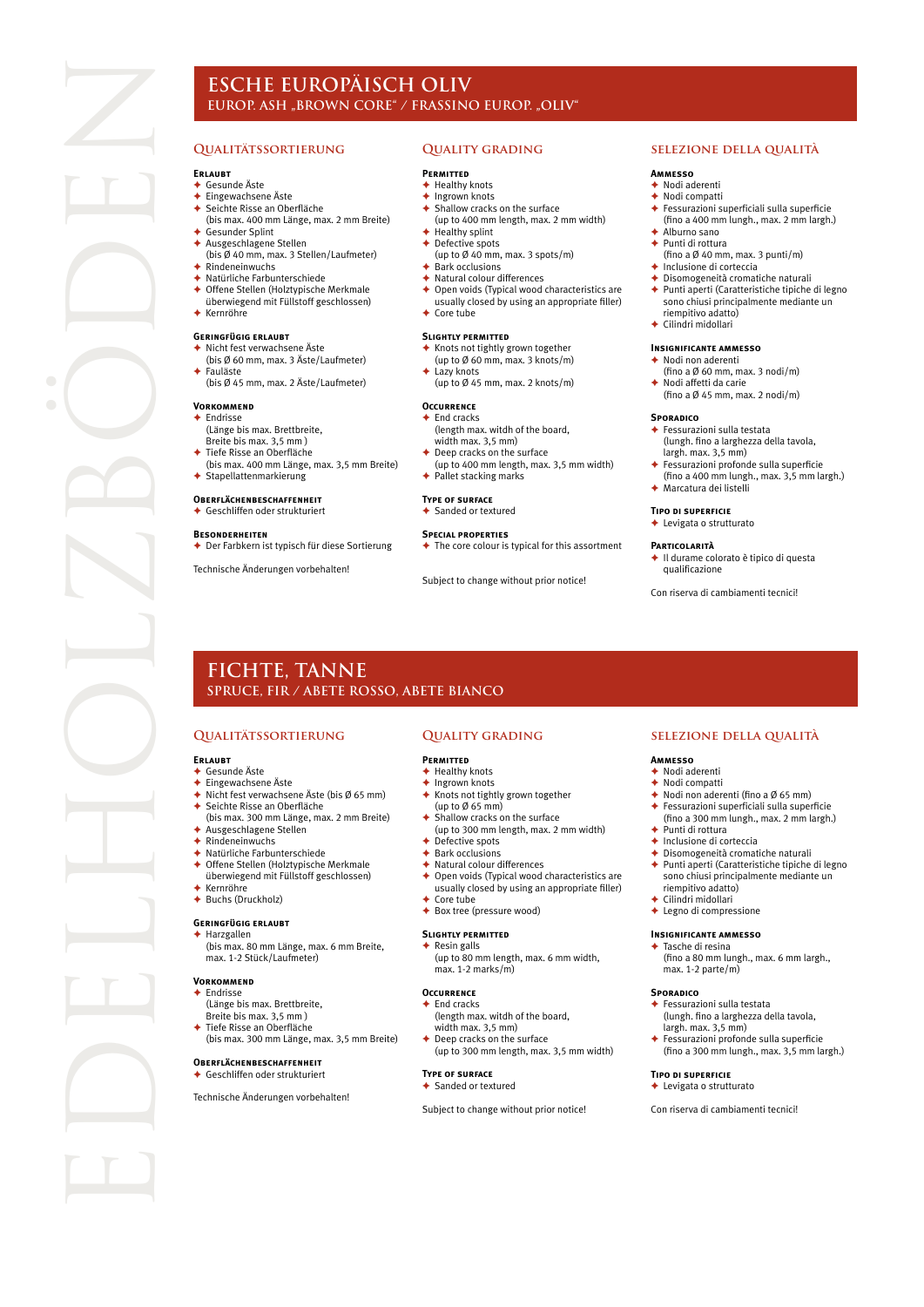# **lärche sibirisch siberian Larch / Larice siberiano**

# **Qualitätssortierung**

# **Erlaubt**

- Gesunde Äste Eingewachsene Äste
- Eingewachsene Aste
- Seichte Risse an Oberfläche
- (bis max. 300 mm Länge, max. 2 mm Breite) Gesunder Splint (bis zu 15% der Sichtfläche)
- 
- ◆ Rindeneinwuchs<br>◆ Natürliche Farbunterschiede
- Offene Stellen (Holztypische Merkmale überwiegend mit Füllstoff geschlossen)
- Kernröhre
- $\triangleleft$  Buchs (Druckholz)

# **Geringfügig erlaubt**

- Ausgeschlagene Stellen (bis Ø 40 mm, max. 3 Stellen/Laufmeter)  $H\nrightarrow$  Harzgallen
- (bis max. 80 mm Länge, max. 6 mm Breite, max. 1-2 Stück/Laufmeter)

# **Vorkommend**

- $\triangle$  Endrisse (Länge bis max. Brettbreite,
- Breite bis max. 3,5 mm ) F Tiefe Risse an Oberfläche
- (bis max. 300 mm Länge, max. 3,5 mm Breite)

#### **Oberflächenbeschaffenheit** F Geschliffen oder strukturiert

Technische Änderungen vorbehalten!

# **Quality grading**

## **Permitted**

- Healthy knots
- $\triangleq$  Ingrown knots
- $\overline{\text{F}}$  Knots not tightly grown together<br> $\overline{\text{F}}$  Shallow cracks on the surface Shallow cracks on the surface
- (up to 300 mm length, max. 2 mm width)
- Healthy splint (up to 15% on the visible side)
- Bark occlusions
- Bank occidentists
- F Open voids (Typical wood characteristics are
- usually closed by using an appropriate filler)
- Core tube ◆ Box tree (pressure wood)
- 

#### **Slightly permitted** F Defective spots

- (up to Ø 40 mm, max. 3 spots/m)  $\triangle$  Resin galls
	- (up to 80 mm length, max. 6 mm width, max. 1-2 marks/m)

# **Occurrence**

- End cracks (length max. witdh of the board,
	- width max. 3,5 mm)
	- Deep cracks on the surface (up to 300 mm length, max. 3,5 mm width)
- **Type of surface**

#### $\triangle$  Sanded or textured

Subject to change without prior notice!

# **selezione della qualità**

#### **Ammesso**

- ◆ Nodi aderenti
	- ◆ Nodi compatti<br>◆ Nodi non aderenti
		- F Fessurazioni superficiali sulla superficie
	- (fino a 300 mm lungh., max. 2 mm largh.) Alburno sano
	- (fino a 15% sul lato visibile)
	- F Inclusione di corteccia
	- F Disomogeneità cromatiche naturali F Punti aperti (Caratteristiche tipiche di legno sono chiusi principalmente mediante un riempitivo adatto)
	- Cilindri midollari
	- $\blacklozenge$  Legno di compressione

# **Insignificante ammesso**

- ◆ Punti di rottura<br>(fino a Ø 40 mm, max. 3 punti/m)
- Tasche di resina (fino a 80 mm lungh., max. 6 mm largh., max. 1-2 parte/m)

# **Sporadico**

**Ammesso** ◆ Nodi aderenti Nodi compatti  $\triangleleft$  Nodi non aderenti

 $\triangle$  Alburno sano

riempitivo adatto) Cilindri midollari Legno di compressione **Insignificante ammesso**  $\triangle$  Punti di rottura

Tasche di resina

max. 1-2 parte/m)

 $\leftarrow$  Fessurazioni sulla testata (lungh. fino a larghezza della tavola,

largh. max. 3,5 mm)

**Tipo di superficie**  $\triangleq$  Levigata o strutturato

**Sporadico** 

- F Fessurazioni sulla testata (lungh. fino a larghezza della tavola, largh. max. 3,5 mm)
- F Fessurazioni profonde sulla superficie (fino a 300 mm lungh., max. 3,5 mm largh.)
- **Tipo di superficie**
- + Levigata o strutturato

Con riserva di cambiamenti tecnici!

**selezione della qualità**

 $\triangleq$  Fessurazioni superficiali sulla superficie (fino a 300 mm lungh., max. 2 mm largh.)

◆ Disomogeneità cromatiche naturali<br>◆ Punti aperti (Caratteristiche tipiche di legno sono chiusi principalmente mediante un

(fino a Ø 40 mm, max. 3 punti/m)

 $\blacklozenge$  Fessurazioni profonde sulla superficie (fino a 300 mm lungh., max. 3,5 mm largh.)

Con riserva di cambiamenti tecnici!

(fino a 80 mm lungh., max. 6 mm largh.,

(fino a 15% sul lato visibile) Inclusione di corteccia

# **DOUGLAS fir / DOUGLASIa**

### **Qualitätssortierung**

### **Erlaubt**

- <u>----- -</u><br>Gesunde Äste
- Eingewachsene Äste Eingenachsene Aste
- Seichte Risse an Oberfläche
- (bis max. 300 mm Länge, max. 2 mm Breite) Gesunder Splint (bis zu 15% der Sichtfläche)
	-
	- **Rindeneinwuchs**
- $\triangle$  Natürliche Farbunterschiede Offene Stellen (Holztypische Merkmale
- überwiegend mit Füllstoff geschlossen)
- $*$  Kernröhre
- Buchs (Druckholz)

# **Geringfügig erlaubt**

- Ausgeschlagene Stellen (bis Ø 40 mm, max. 3 Stellen/Laufmeter)  $\blacklozenge$  Harzgallen
- (bis max. 80 mm Länge, max. 6 mm Breite, max. 1-2 Stück/Laufmeter)

(bis max. 300 mm Länge, max. 3,5 mm Breite)

## **VORKOMMEND**

- Endrisse (Länge bis max. Brettbreite,
- Breite bis max. 3,5 mm )
- Tiefe Risse an Oberfläche

#### **Oberflächenbeschaffenheit**

F Geschliffen oder strukturiert

Technische Änderungen vorbehalten!

# **Quality grading**

### **Permitted**

- **Healthy knots**
- Ingrown knots F Knots not tightly grown together
- Shallow cracks on the surface
- (up to 300 mm length, max. 2 mm width)
- $\overline{\text{H}}$  Healthy splint (up to 15% on the visible side)
	- Bark occlusions
- $\bigstar$  Natural colour differences<br> $\bigstar$  Open voids (Typical wood
- Open voids (Typical wood characteristics are

(up to Ø 40 mm, max. 3 spots/m)

(length max. witdh of the board, width max. 3,5 mm) Deep cracks on the surface

Subject to change without prior notice!

(up to 80 mm length, max. 6 mm width,

(up to 300 mm length, max. 3,5 mm width)

- usually closed by using an appropriate filler)  $\triangle$  Core tube
- ◆ Box tree (pressure wood)

max. 1-2 marks/m)

**Slightly permitted** Defective spots

Resin galls

**Occurrence** End cracks

**Type of surface** ◆ Sanded or textured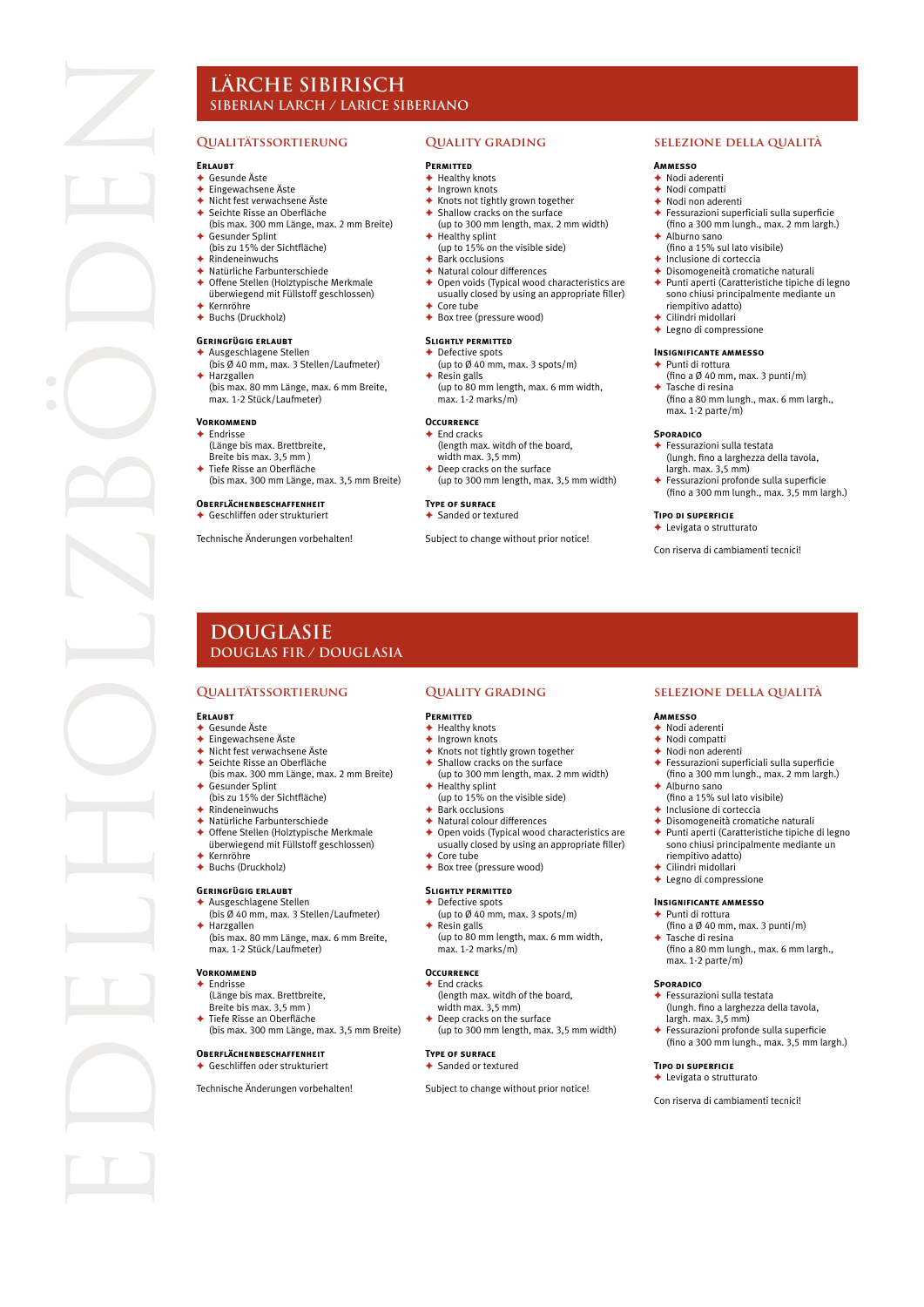# **nuss amerikanisch americ. black Walnut / Noce nero Americ.**

# **Erlaubt**

- F Gesunde Äste F Eingewachsene Äste
- Emgemanische Aste
	- (bis max. 200 mm Länge, max. 2 mm Breite)
- ◆ Gesunder Splint<br>(bis zu 15% der Sichtfläche)
- Ausgeschlagene Stellen (bis Ø 30 mm, max. 3 Stellen/Laufmeter)
- Natürliche Farbunterschiede Offene Stellen (Holztypische Merkmale
- überwiegend mit Füllstoff geschlossen)
- $\triangleq$  Kernröhre

# **Geringfügig erlaubt**

- F Nicht fest verwachsene Äste (bis Ø 35 mm, max. 2 Äste/Laufmeter) Fauläste
- (bis Ø 40 mm, max. 2 Äste/Laufmeter)

# **Vorkommend**

- $\triangleleft$  Endrisse
- (Länge bis max. Brettbreite, Breite bis max. 3,5 mm )
- ◆ Tiefe Risse an Oberfläche
- (bis max. 200 mm Länge, max. 3,5 mm Breite)  $\triangle$  Rindeneinwuchs

# **Oberflächenbeschaffenheit**

# F Geschliffen oder strukturiert

Technische Änderungen vorbehalten!

# **Quality grading**

### **Permitted**

- **← Healthy knots**
- $\bigstar$  Ingrown knots F Shallow cracks on the surface
	- (up to 200 mm length, max. 2 mm width)
- 
- $\bigstar$  Healthy splint<br>(up to 15% on the visible side)
- Defective spots (up to  $\emptyset$  30 mm, max. 3 spots/m)
- $\triangleq$  Natural colour differences
- F Open voids (Typical wood characteristics are
- usually closed by using an appropriate filler)
- $\triangle$  Core tube

# **Slightly permitted**

- ◆ Knots not tightly grown together<br>(up to Ø 35 mm, max. 2 knots/m) Lazy knots
- (up to Ø 40 mm, max. 2 knots/m)

# **Occurrence**

- $\triangleleft$  End cracks (length max. witdh of the board,
- width max. 3,5 mm)
- $\blacklozenge$  Deep cracks on the surface
- (up to 200 mm length, max. 3,5 mm width)
- Bark occlusions

#### **Type of surface** ◆ Sanded or textured

Subject to change without prior notice!

# **selezione della qualità**

#### **Ammesso**

- + Nodi aderenti
- ◆ Nodi compatti
- F Fessurazioni superficiali sulla superficie (fino a 200 mm lungh., max. 2 mm largh.)
- $\triangle$  Alburno sano (fino a 15% sul lato visibile)
- $\overline{\bullet}$  Punti di rottura
- (fino a Ø 30 mm, max. 3 punti/m)
- $\triangle$  Disomogeneità cromatiche naturali<br>  $\triangle$  Punti aperti (Caratteristiche tipiche F Punti aperti (Caratteristiche tipiche di legno sono chiusi principalmente mediante un
- riempitivo adatto)  $\triangleq$  Cilindri midollari

#### **Insignificante ammesso**

- $\triangleleft$  Nodi non aderenti
- (fino a Ø 35 mm, max. 2 nodi/m) ◆ Nodi affetti da carie
- (fino a Ø 40 mm, max. 2 nodi/m)

# **Sporanico**

**Ammesso**  $\triangle$  Nodi aderenti Nodi compatti

- $\triangleq$  Fessurazioni sulla testata (lungh. fino a larghezza della tavola, largh. max. 3,5 mm)
- F Fessurazioni profonde sulla superficie (fino a 200 mm lungh., max. 3,5 mm largh.)
- $\triangleq$  Inclusione di corteccia

#### **Tipo di superficie**  $\triangleq$  Levigata o strutturato

Con riserva di cambiamenti tecnici!

**selezione della qualità**

Inclusione di corteccia F Disomogeneità cromatiche naturali F Punti aperti (Caratteristiche tipiche di legno sono chiusi principalmente mediante un

(fino a Ø 60 mm, max. 3 nodi/m)

(fino a Ø 45 mm, max. 2 nodi/m)

(fino a Ø 40 mm, max. 3 punti/m)

Fessurazioni profonde sulla superficie (fino a 400 mm lungh., max. 3,5 mm largh.) F Marcatura dei listelli

riempitivo adatto)  $\leftarrow$  Cilindri midollari **Insignificante ammesso**  $\triangle$  Nodi non aderenti

◆ Nodi affetti da carie

 $\overline{\bullet}$  Fessurazioni sulla testata (lungh. fino a larghezza della tavola,

largh. max. 3,5 mm)

 $\leftarrow$  Punti di rottura

**Tipo di superficie** ◆ Levigata o strutturato Con riserva di cambiamenti tecnici!

**Sporadico**

Fessurazioni superficiali sulla superficie (fino a 400 mm lungh., max. 2 mm largh.) F Alburno sano (fino a 15% sul lato visibile)

# **kastanie Chestnut / Castagno**

### **Qualitätssortierung**

## **Erlaubt**

- ◆ Gesunde Äste F Eingewachsene Äste
- Seichte Risse an Oberfläche
- (bis max. 400 mm Länge, max. 2 mm Breite) Gesunder Splint
	- (bis zu 15% der Sichtfläche)
- **Rindeneinwuchs**
- F Natürliche Farbunterschiede
- Offene Stellen (Holztypische Merkmale
- überwiegend mit Füllstoff geschlossen)  $\triangleq$  Kernröhre

### **Geringfügig erlaubt**

- F Nicht fest verwachsene Äste (bis Ø 60 mm, max. 3 Äste/Laufmeter) Fauläste
- 
- (bis Ø 45 mm, max. 2 Äste/Laufmeter) <del>► Ausgeschlagene</del> Stellen
- (bis Ø 40 mm, max. 3 Stellen/Laufmeter)

# **Vorkommend**

- $\triangleleft$  Endrisse (Länge bis max. Brettbreite,
- Breite bis max. Bictibic
- 
- + Tiefe Risse an Oberfläche
- (bis max. 400 mm Länge, max. 3,5 mm Breite) ◆ Stapellattenmarkierung

# **Oberflächenbeschaffenheit**

◆ Geschliffen oder strukturiert

Technische Änderungen vorbehalten!

### **Quality grading**

# **Permitted**

 $\leftarrow$  Core tube **Slightly permitted**

Lazy knots

 $\triangle$  Defective spots

 $\triangle$  Pallet stacking marks **Type of surface** ▲ Sanded or textured

**Occuppence** End cracks

- $\triangleleft$  Healthy knots
- $\triangleq$  Ingrown knots
- Shallow cracks on the surface
- (up to 400 mm length, max. 2 mm width)

F Open voids (Typical wood characteristics are usually closed by using an appropriate filler)

 $\triangleq$  Healthy splint (up to 15% on the visible side)

◆ Knots not tightly grown together<br>(up to Ø 60 mm, max. 3 knots/m)

(up to  $\emptyset$  45 mm, max. 2 knots/m)

(up to  $\emptyset$  40 mm, max. 3 spots/m)

(length max. witdh of the board, width may 3.5 mm) ← Deep cracks on the surface

Subject to change without prior notice!

(up to 400 mm length, max. 3,5 mm width)

Bark occlusions ◆ Natural colour differences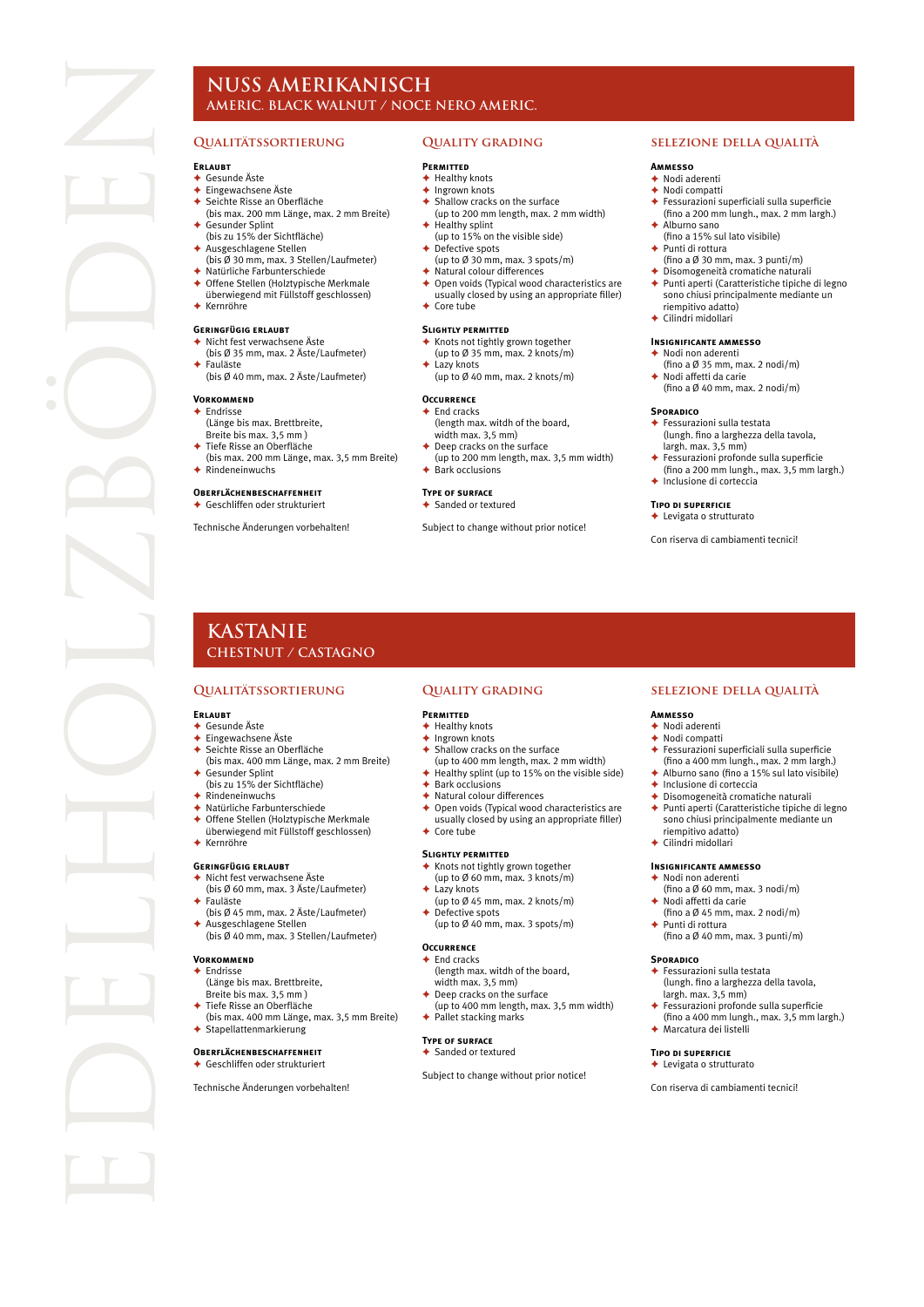# **Cherry / Ciliegio**

# **Qualitätssortierung**

# **Erlaubt**

- Gesunde Äste Eingewachsene Äste
- F Seichte Risse an Oberfläche
- (bis max. 200 mm Länge, max. 2 mm Breite) Gesunder Splint (bis zu 15% der Sichtfläche)
- Ausgeschlagene Stellen
- (bis Ø 30 mm, max. 3 Stellen/Laufmeter) F Natürliche Farbunterschiede
- F Offene Stellen (Holztypische Merkmale
- überwiegend mit Füllstoff geschlossen)  $\triangleq$  Kernröhre
- 

# **Vorkommend**

- F Nicht fest verwachsene Äste (bis Ø 35 mm, max. 2 Äste/Laufmeter) **Fauläste**
- (bis Ø 40 mm, max. 2 Äste/Laufmeter)  $\overline{\phantom{a}}$  Endrisse
- (Länge bis max. Brettbreite,
- Breite bis max. 3,5 mm ) F Tiefe Risse an Oberfläche
- (bis max. 200 mm Länge, max. 3,5 mm Breite)
- $\overrightarrow{F}$  Rindeneinwuchs

#### **Oberflächenbeschaffenheit** F Geschliffen oder strukturiert

- **Besonderheiten**
- F Vorkommende Gummitaschen sind typisch für diese Holzart

Technische Änderungen vorbehalten!

# **Quality grading**

## **PERMITTED**

- ← Healthy knots
- Ingrown knots  $\triangle$  Shallow cracks on the surface
	- (up to 200 mm length, max. 2 mm width)
- Healthy splint
- (up to 15% on the visible side) ← Defective spots
- (up to Ø 30 mm, max. 3 spots/m)
- $\triangleq$  Natural colour differences
- F Open voids (Typical wood characteristics are usually closed by using an appropriate filler)
- $\triangle$  Core tube

#### **Occurrence**

- ◆ Knots not tightly grown together<br>(up to Ø 35 mm, max. 2 knots/m)
- 
- Lazy knots (up to  $\emptyset$  40 mm, max. 2 knots/m)
- $\leftarrow$  End cracks (length max. witdh of the board,
- width max. 3,5 mm)<br>  $\leftarrow$  Deep cracks on the surface
- 
- (up to 200 mm length, max. 3,5 mm width)  $\overline{\bullet}$  Bark occlusions
- **Type of surface**

#### $\triangleleft$  Sanded or textured

#### **Special properties**

◆ Occurring rubbery veins are<br>characteristic for this wood species

Subject to change without prior notice!

# **selezione della qualità**

#### **Ammesso**

- ◆ Nodi aderenti
	- Nodi compatti
- $\triangle$  Fessurazioni superficiali sulla superficie (fino a 200 mm lungh., max. 2 mm largh.)
- $\overline{\bullet}$  Alburno sano (fino a 15% sul lato visibile)
- $\leftarrow$  Punti di rottura
- (fino a Ø 30 mm, max. 3 punti/m)
- $\bigstar$  Disomogeneità cromatiche naturali<br> $\bigstar$  Punti aperti (Caratteristiche tipiche F Punti aperti (Caratteristiche tipiche di legno sono chiusi principalmente mediante un
- riempitivo adatto)  $\triangleq$  Cilindri midollari

#### **Spopanico**

- $\triangle$  Nodi non aderenti
- (fino a Ø 35 mm, max. 2 nodi/m)  $\triangle$  Nodi affetti da carie
- (fino a  $\emptyset$  40 mm, max. 2 nodi/m) Fessurazioni sulla testata (lungh. fino a larghezza della tavola,
- largh. max. 3,5 mm) Fessurazioni profonde sulla superficie
- (fino a 200 mm lungh., max. 3,5 mm largh.) F Inclusione di corteccia

#### **Tipo di superficie**

+ Levigata o strutturato

## **Particolarità**

**Ammesso**  $\triangleleft$  Nodi aderenti  $\triangle$  Alburno sano

**Sporadico**

F Tavole con sporadiche venature di gomma sono caratteristici di questa tipo di legno

Con riserva di cambiamenti tecnici!

**selezione della qualità**

F Disomogeneità cromatiche naturali

(lungh. fino a larghezza della tavola,

F Fessurazioni superficiali sulla superficie (fino a 200 mm lungh., max. 2 mm largh.)

F Punti aperti (Caratteristiche tipiche di legno sono chiusi principalmente mediante un

Tavole con sporadiche tonalità di colore differenti o inclusioni minerali sono caratteristici di questa tipo di legno Con riserva di cambiamenti tecnici!

 $\triangleq$  Fessurazioni sulla testata

largh. max. 3,5 mm)

Punti di rottura

riempitivo adatto)  $\triangleq$  Cilindri midollari **Tipo di superficie**  $\blacklozenge$  Levigata o strutturato **Particolarità**

# **teak teak / teak**

# **Qualitätssortierung**

### **ERLAURT**

- F Gesunde Äste
- ← Gesunder Splint F Natürliche Farbunterschiede

# **Vorkommend**

- $\triangleleft$  Endrisse
- (Länge bis max. Brettbreite, Breite bis max. 3,5 mm )
- F Seichte Risse an Oberfläche (bis max. 200 mm Länge, max. 2 mm Breite)
- Ausgeschlagene Stellen ◆ Offene Stellen (Holztypische Merkmale überwiegend mit Füllstoff geschlossen)
- $*$  Kernröhre
- 

#### **Oberflächenbeschaffenheit** F Geschliffen oder strukturiert

#### **Besonderheiten**

Vereinzelt unterschiedliche Farbtöne der Bretter oder mineralische Einschlüsse sind charakteristisch für diese Holzart

Technische Änderungen vorbehalten!

## **Quality grading**

### **Permitted**

- $\triangleleft$  Healthy knots
- Healthy splint  $\blacklozenge$  Natural colour differences

# **Occurrence**

- $\triangleq$  End cracks (length max. witdh of the board, width max. 3,5 mm)
- 
- F Shallow cracks on the surface (up to 200 mm length, max. 2 mm width)
- Defective spots
- F Open voids (Typical wood characteristics are usually closed by using an appropriate filler)
- Core tube
- **Type of surface**

#### ◆ Sanded or textured

#### **Special properties**

 $\blacklozenge$  Individually different colour tones of the boards or mineral occlusions are characteristic for this wood species

Subject to change without prior notice!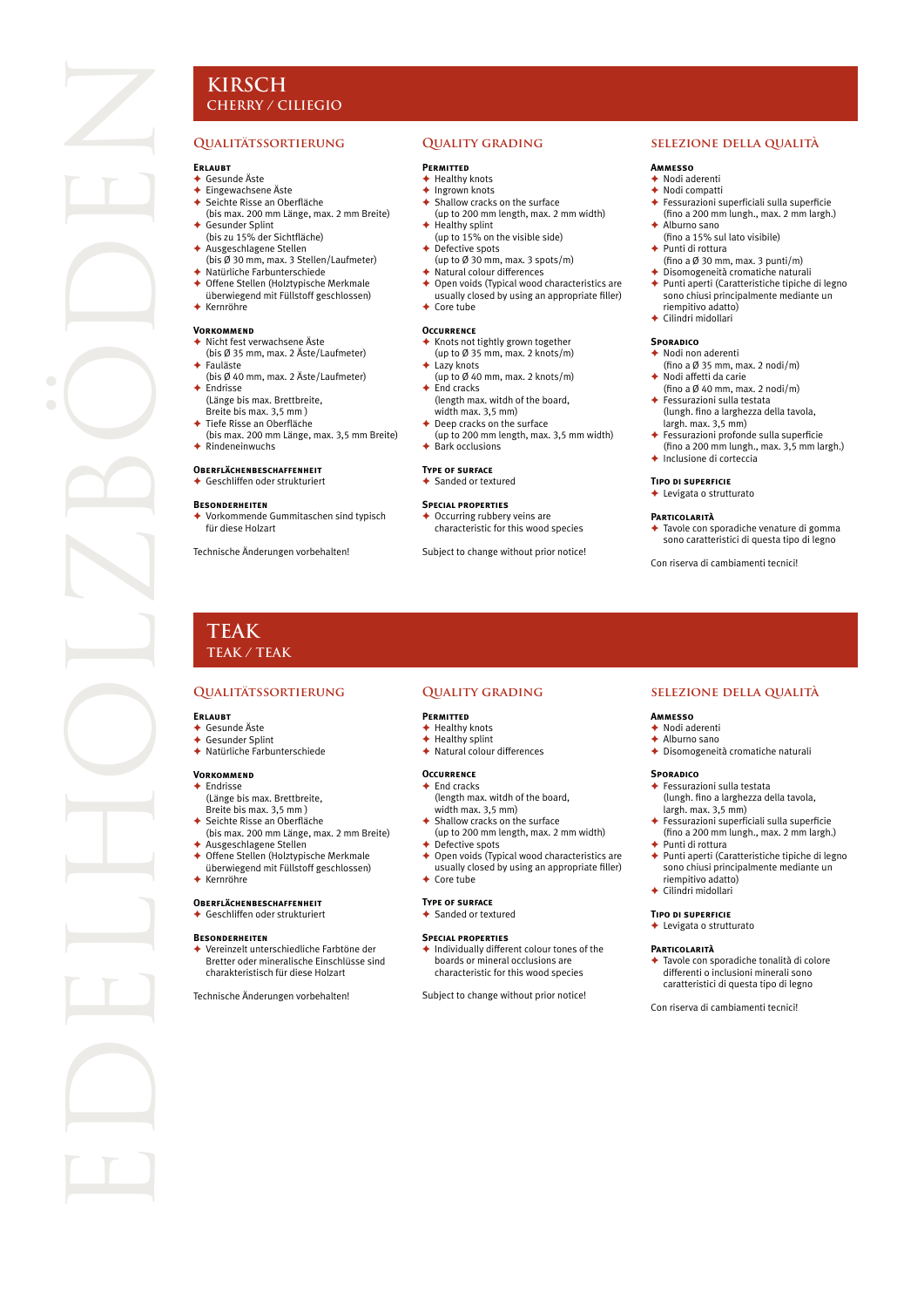# **wengÉ / Wengé**

# **Qualitätssortierung**

# **Erlaubt**

- ← Gesunde Äste  $\blacklozenge$  Natürliche Farbunterschiede
- 
- ◆ Offene Stellen (Holztypische Merkmale überwiegend mit Füllstoff geschlossen)

#### **VORKOMMEND**

- ◆ Nicht fest verwachsene Äste  $\leftarrow$  Endrisse
- (Länge bis max. Brettbreite, Breite bis max. 2 mm )
- ◆ Seichte Risse an Oberfläche
- (bis max. 100 mm Länge, max. 2 mm Breite) F Gesunder Splint (bis zu 10% der Sichtfläche)
- 
- ◆ Ausgeschlagene Stellen

#### **Oberflächenbeschaffenheit** F Geschliffen oder strukturiert

#### **Besonderheiten**

Vereinzelt unterschiedliche Farbtöne der Bretter sind charakteristisch für diese Holzart

Technische Änderungen vorbehalten!

# **Quality grading**

#### **Permitted**

- **← Healthy knots**
- $\blacklozenge$  Natural colour differences
- F Open voids (Typical wood characteristics are usually closed by using an appropriate filler)

#### **Occurrence**

- ◆ Knots not tightly grown together<br>◆ End cracks
- 
- (length max. witdh of the board, width max. 2 mm)
- ◆ Shallow cracks on the surface
- (up to 100 mm length, max. 2 mm width) F Healthy splint (up to 10% on the visible side)
- ◆ Defective spots
- 
- **Type of surface**
- ◆ Sanded or textured

#### **Special properties**

Individually different colour tones of the boards are characteristic for this wood species

Subject to change without prior notice!

# **selezione della qualità**

#### **Ammesso**

- ◆ Nodi aderenti
- $\blacklozenge$  Disomogeneità cromatiche naturali F Punti aperti (Caratteristiche tipiche di legno sono chiusi principalmente mediante un riempitivo adatto)

#### **Sporadico**

- ◆ Nodi non aderenti
- F Fessurazioni sulla testata (lungh. fino a larghezza della tavola, largh. max. 2 mm)
- F Fessurazioni superficiali sulla superficie (fino a 100 mm lungh., max. 2 mm largh.)
- ◆ Alburno sano (fino a 10% sul lato visibile)
- ◆ Punti di rottura

#### **Tipo di superficie**  $\blacklozenge$  Levigata o strutturato

- **Particolarità**
- F Tavole con sporadiche tonalità di colore differenti sono caratteristiche di questa tipo di legno

Con riserva di cambiamenti tecnici!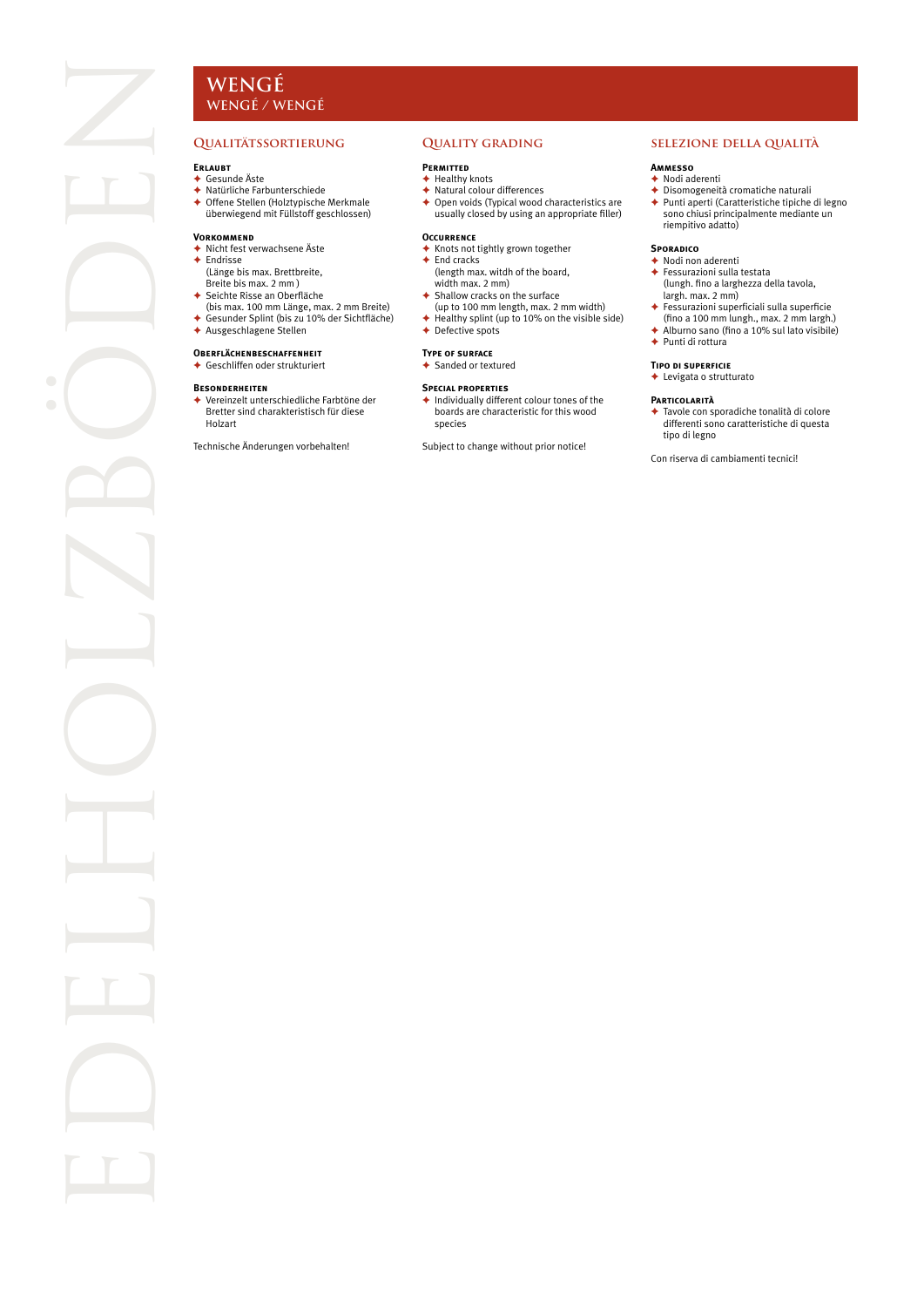# **DEFINITIONEN DEFINITIONS / Definizioni**

# **DEUTSCH**

**Gesunde Äste:** Die Äste sind über die ganze Fläche fest verwachsen und zeigen keine Anzeichen von Fäule.<sup>1</sup>

**Punktäste**: Rundäste bis 5mm Durchmesser.² [vgl. ÖHU, S.67]

**Eingewachsene Äste**: Äste, welche zumindest auf einer Fläche des Stückes mit ihrem Umfang zumindest zur Hälfte mit der umgebenden Holzstruktur fest verwachsen sind.² [vgl. ÖHU, S.68]

**Nicht fest verwachsene Äste**: Äste, die an beiden Sichtflächen des Stückes von einem schwarzen Ring umgeben oder nicht mit der Holzstruktur verwachsen sind.² [vgl. ÖHU, S.68]

**Fauläste:** Äste, die von holzzerstörenden Pilzen befallen sind und der Fäulnisprozess bei Nadelholz von innen nach außen fortschreitet.² [vgl. ÖHU, S.69]

**Endrisse:** Risse, der auf einer Stirnfläche sichtbar ist und sich meist auf einer der anderen Flächen fortsetzt.² [vgl. ÖHU, S.87]

**Seichte Risse:** Risse bis zu einer Tiefe von max. 1/10 der Stärke des Stückes.² [vgl. ÖHU , S.88]

**Tiefe Risse:** Risse bis zu einer Tiefe von über 1/10 der Stärke des Stückes, darf jedoch nicht durchgehen.² [vgl. ÖHU, S.89]

**Durchgehende Risse:** Risse, die auf zwei gegenüberliegenden Seiten des Stückes sind bzw. im Falle von Ringschäle auf einer Fläche zweimal aufscheint.² [vgl. ÖHU, S.89]

**Gesunder Splint:** Splintholz ist allgemein heller als Kernholz, liegt direkt unter der Rinde und reicht bis zum Kernholz.<sup>4</sup>

**Ausgeschlagene Stellen:** Mechanische Beschädigungen der Oberfläche, die durch Abschleifen oder einen Hobelstoß nicht entfernt werden können.² [vgl. ÖHU, S.70]

**Rindeneinwuchs:** Im Holz vollständig oder teilweise eingeschlossene Rinde.² [vgl. ÖHU, S.87]

**Natürliche Farbunterschiede:** Aufgrund von Jahrringen (Früh –und Spätholzzonen), Wuchsgebiete und holztypische Merkmale treten mögliche Farbdifferenzen auf.³

**Offene Stellen:** Etwaige Fehler (Risse, nicht fest verwachsene Äste etc.) werden überwiegend mittels entsprechendem Füllstoff geschlossen.<sup>3</sup>

**Stapellattenmarkierung:** Verfärbungen, die durch Stapellatten beim Trocknen des Holzes entstehen.<sup>1</sup>

# **ENGLISH**

**Healthy knots:** The knots have grown together tightly over the entire surface area and exhibit no signs of fatigue.<sup>1</sup>

**Point knots:**Round knots up to 5 mm diameter.<sup>2</sup> [cf. ÖHIL n. 67]

**Ingrown knots:** Knots which are tightly grown together with the surrounding wood structure over an area covering at least half the perimeter.² [cf. ÖHU, p. 68]

**Knots not tightly grown together:** Knots which are surrounded by a black ring at both visible areas of the piece or are not grown together with the wood structure.² [cf. ÖHU, p. 68]

Lazy knots: Knots infested by wood-destroying fungus and the putrefaction process in coniferous wood is progressive from inside to outside.² [cf. ÖHU, p. 69]

**End cracks:** Cracks which are visible on one front face and which is progressive usually onto one of the other surfaces.<sup>2</sup> [cf. ÖHU, p. 87]

**Shallow cracks:** Cracks up to a depth of max. 1/10 of the thickness of the knot.² [cf. ÖHU, p. 878]

**Deep cracks:** Cracks up to a depth of over 1/10 of the thickness of the knot, must not pass through.<sup>2</sup> [cf. ÖHU, p. 89]

**Through-bore cracks:** Cracks which appear on two opposing sides of the knot or in the case of ring shake, twice on one surface.<sup>2</sup> [cf. ÖHU, p. 89]

**Healthy splint:** Splint wood is generally brighter than heart wood, lies directly below the bark and extends to the heart wood.<sup>1</sup>

**Defective spots:** Mechanical damage to the surface which cannot be removed by polishing or by use of a plane.² [cf. ÖHU, p. 70]

**Bark occlusions:** Bark completely or partly incorporated into the wood.² [cf. ÖHU, p. 87]

**Natural colour differences:** Potential colour differences occur owing to annual rings (Spring and late wood zones), growth areas and features typical for the wood.<sup>3</sup>

**Open voids:** Any particular flaws (cracks, knots not tightly grown together etc.) are usually closed by using an appropriate filler.<sup>3</sup>

**Pallet stacking marks:** Discoloration caused by pallet stacking when drying the wood.<sup>1</sup>

# **ITALIANO**

**Nodi aderenti:** I nodi aderiscono strettamente lungo tutta la superficie e non presentano indizi di carie.<sup>1</sup>

**Nodi a spillo:** nodi rotondi con un diametro massimo di 5 mm.² [cfr. ÖHU, pag. 67]

**Nodi compatti:** nodi la cui circonferenza, almeno su una superficie del pezzo, aderisce almeno per la metà alla struttura del legno circostante.² [cfr. ÖHU, pag. 68]

**Nodi non aderenti:** nodi che in corrispondenza di entrambe le superfici a vista del pezzo sono cerchiati da un anello nero o non sono aderenti alla struttura del legno² [cfr. ÖHU, pag. 68].

**Nodi affetti da carie:** nodi infestati da funghi che distruggono il legno, dove il processo di putrefazione nel legno di conifera progredisce dall'interno verso l'esterno² [cfr. ÖHU, pag. 69]

**Fessurazioni sulla testata:** fessurazioni visibili su una superficie frontale, che per lo più proseguono su un'altra superficie.<sup>2</sup> [cfr. ÖHU, pag. 87]

**Fessurazioni superficiali:** fessurazioni profonde max. fino a 1/10 dello spessore del pezzo.² [cfr. ÖHU, pag. 88]

**Fessurazioni profonde:** fessurazioni profonde fino ad oltre 1/10 dello spessore del pezzo, che tuttavia non risultano passanti.² [cfr. ÖHU, pag. 88]

**Fessurazioni passanti:** fessurazioni visibili dai due lati opposti del pezzo o che nel caso di cipollature compaiono due volte su una superficie.² [cfr. ÖHU, pag. 89]

**Alburno sano:** l'alburno è generalmente più chiaro del durame, si trova appena sotto la corteccia e arriva fino al durame.<sup>1</sup>

**Punti di rottura:** danni di natura meccanica alla superficie che non possono essere rimossi né tramite levigatura né tramite piallatura.² [cfr. ÖHU, pag. 70]

**Inclusione di corteccia:** corteccia completamente o parzialmente inclusa nel legno.² [cfr. ÖHU, pag. 87]

**Disomogeneità cromatiche naturali:** possono presentarsi delle disomogeneità cromatiche dovute agli anelli annuali (zone di legno primaticcio e tardivo), a zone di crescita e alle caratteristiche tipiche del legno.<sup>3</sup>

**Punti aperti:** eventuali difetti (fessurazioni, nodi non aderenti, ecc.) vengono chiusi principalmente mediante un riempitivo adatto.<sup>3</sup>

**Marcatura dei listelli:** variazioni cromatiche che si sviluppano lungo i listelli in fase di asciugatura del legno.<sup>1</sup>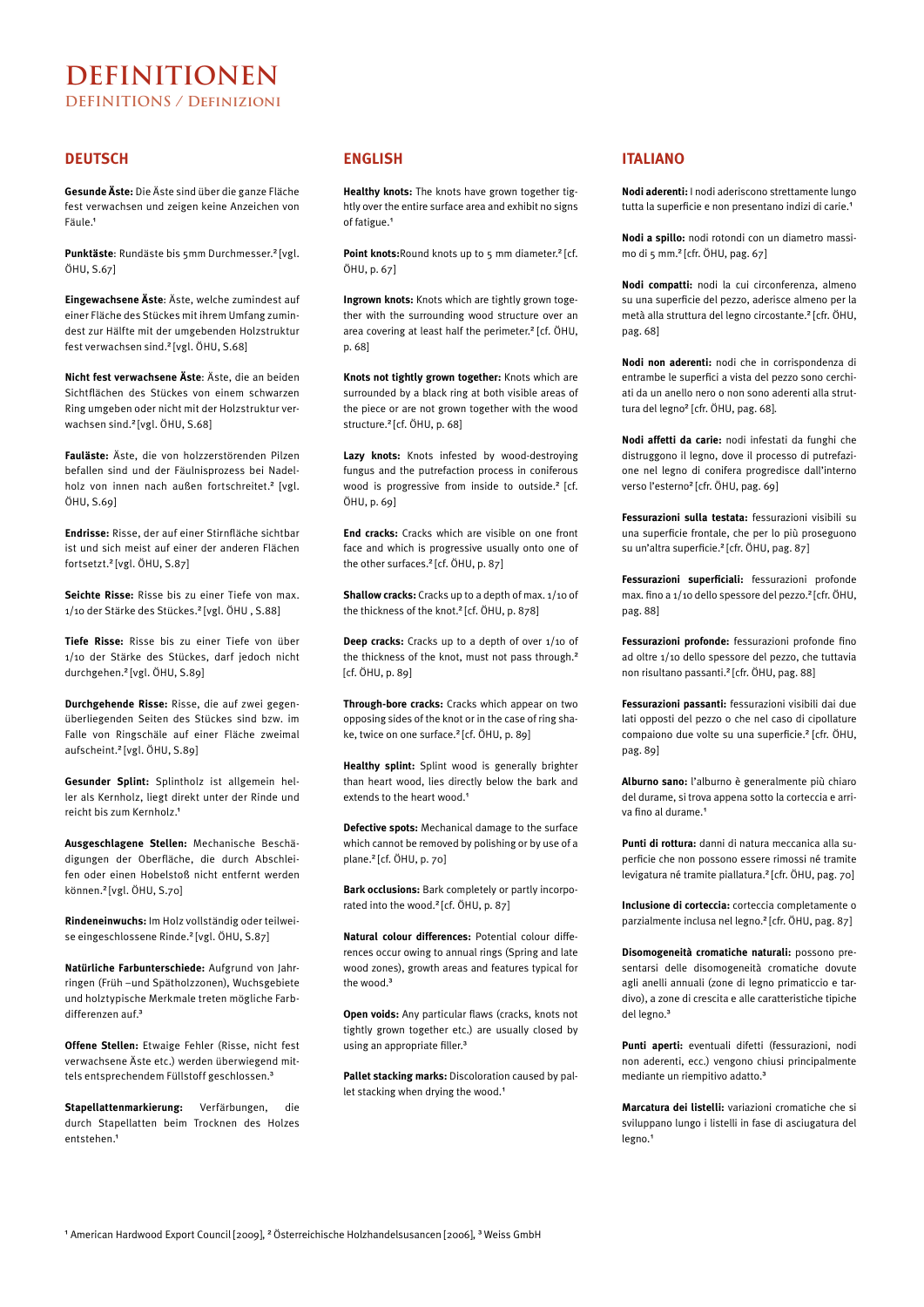**Kernröhre:** Ist die nicht verholzte, von der Wurzel bis zu Wipfel durchlaufend von den ersten Jahrringen umgebende Röhre.² [vgl. ÖHU, S.82]

**Vorkommend:** Dieser Begriff besagt, dass die Fehler je nach der sonstigen Beschaffenheit der Ware auf etwa 10 bis 15% der Stückzahl beschränkt und an den betreffenden Stücken nur vereinzelt zulässig sind.² [vgl. ÖHU, S.96]

## **Überwiegend:** >50%.³

**Holztypische Merkmale:** Äste, Risse, Fraßgänge.³

**Gummiadern:** Naturbedingte bräunliche Verfärbungen, die auf Längsschnitten strichförmig und auf Querschnitten als rundliche Flecken erscheinen. Merkmale in Kirsch<sup>1</sup>

**Astloch/Faulast:** Runde Fläche, die ursprünglich den Querschnitt eines Astes oder Zweiges bildete. Das Zentrum des Astes ist die Markröhre. Fällt das faule Zentrum des Astes heraus, ergibt sich ein Astloch.

**Harzgallen:** Linsenförmiger Hohlraum zwischen den Jahrringen, der Harz enthält oder enthalten hat.² [vgl. ÖHU, S.78]

**Buchs (Druckholz):** Reaktionsholz das durch eine entlang der Jahrringe verlaufende rotbraun verfärbte Verdichtung der Holzstruktur gekennzeichnet ist.² [vgl. ÖHU , S.73]

**Core tube:** The non-woody tube running from the root up to the top, surrounded by the first annual rings.² [cf. ÖHU, p. 82]

**Occurrence:** This term indicates that the flaw is limited to about 10 to 15% of the pieces, depending on the overall nature of the product, and is only allowed singly on the affected pieces.<sup>2</sup> [cf. ÖHU, p. 96]

#### **Predominant:** >50%.³

**Typical wood characteristics:** Knots, cracks, milling marks.³

**Rubbery veins:** Natural brownish discolorations which appear as elongated stria in the grain, and on cross cuts, as round spots. Characteristics in Kirsch<sup>1</sup>

**Knot hole/lazy knot:** Round area that originally formed the cross section of a knot. The centre of the knot is the heart tube. If the lazy centre of the knot drops out, a knot hole appears.<sup>1</sup>

**Resin galls:** Lens-shaped cavity between the annual rings which contains or contained wood.² [cf. ÖHU, p. 78]

**Box tree (pressure wood):** Reaction wood which is characterized by a reddish-brown compression of the wood structure running along the annual ring.<sup>2</sup> [cf. ÖHU, p. 73]

# **DEFINITIONEN DEFINITIONS / Definizioni**

**Cilindri midollari:** è il cilindro non legnoso circondato dai primi anelli annuali dalla radice fino alla cima.² [cfr. ÖHU, pag. 82]

**Sporadico:** questo termine significa che, a seconda delle altre caratteristiche della merce, i difetti sono limitati circa al 10-15% del numero dei pezzi e che nei pezzi interessati tali difetti sono ammessi solo in casi sporadici.² [cfr. ÖHU, pag. 96]

**Prevalente:** >50%.³

**Caratteristiche tipiche del legno:** nodi, fessurazioni, fori da insetti.³

**Venature di gomma:** alterazioni naturali del colore tendenti al marrone che compaiono come righe nelle sezioni longitudinali e come macchie rotonde nelle sezioni trasversali. Caratteristiche del ciliegio.<sup>1</sup>

**Foro di nodo/nodo cariato:** superficie tonda che originariamente costituiva la sezione trasversale di un nodo o di un ramo. Il centro del ramo è il midollo. Se il centro cariato del nodo cade fuori, si forma un foro di nodo<sup>1</sup>

**Tasche di resina:** cavità lenticolare tra gli anelli annuali che racchiude o racchiudeva resina.² [cfr. ÖHU, pag. 78]

**Legno di compressione:** legno di reazione caratterizzato da una compressione della struttura del legno di colore marrone rossiccio che si snoda attorno agli anelli.² [cfr. ÖHU, pag. 73]